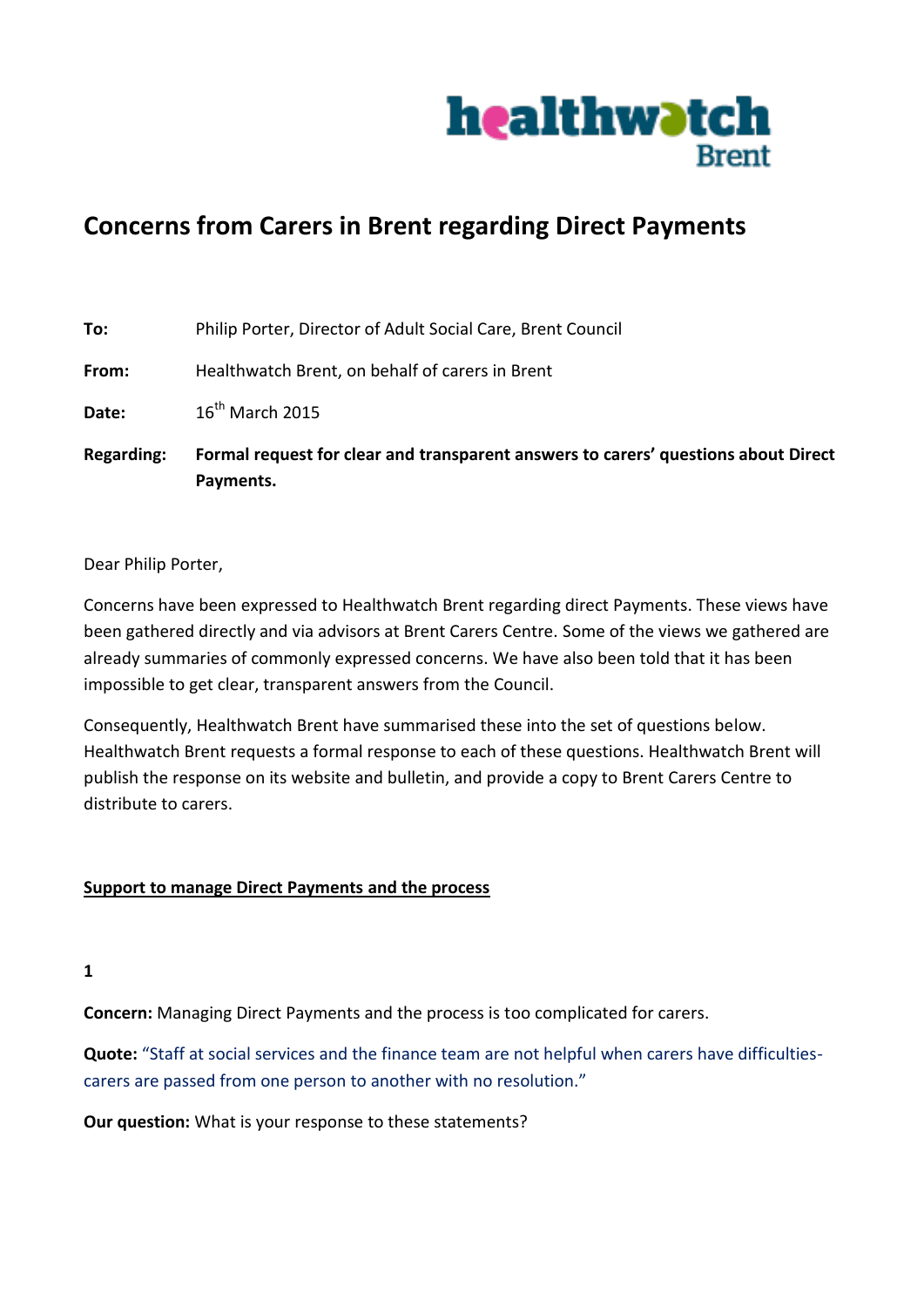**2**

**Concern:** Both managed and unmanaged services automatically stop payments if paperwork is not submitted - they should check if there are any problems.

**Quote:** "Even under the managed service, if you don't submit a time sheet in time, no one rings to see whether you have made it into the obituary pages."

**Our question:** Why can't the service check before suspending payments?

# **Transparency about 'the offer'**

**3**

**Concern:** Carers are often not aware of the councils direct payments managed service.

**Our question:** Why is this not made clear for carers? Is this a way of reducing the cost of running the service?

**4**

**Concern:** There seem to be different direct payment rates and no explanations on these.

**HWB note:** It is not clear whether this comment refers to DP rates or rates for paid carers.

**Our question:** Please clarify any different rates that apply.

# **5**

**Concern:** Hours given on direct payments do not reflect the needs of the client.

"I need to help the care worker with Mum's morning routine. Social services have allocated a single person hour but it actually requires 2 persons for 2 hours."

**Concern:** Carers do not understand about met and unmet needs and how this impacts on the level of support provided by the Council via Direct Payments.

**Quote:** "There is a complete lack of transparency in how allocations of time are arrived at by assessors. I have asked several assessors to help me to understand how someone who cannot do a single thing for herself is expected to survive on 17.5 hours per week (out of the 84 day time hours that potentially social services will consider helping with)."

**Our Question:** Please make a clear and transparent statement explaining how people's needs are met, and how this works in practice.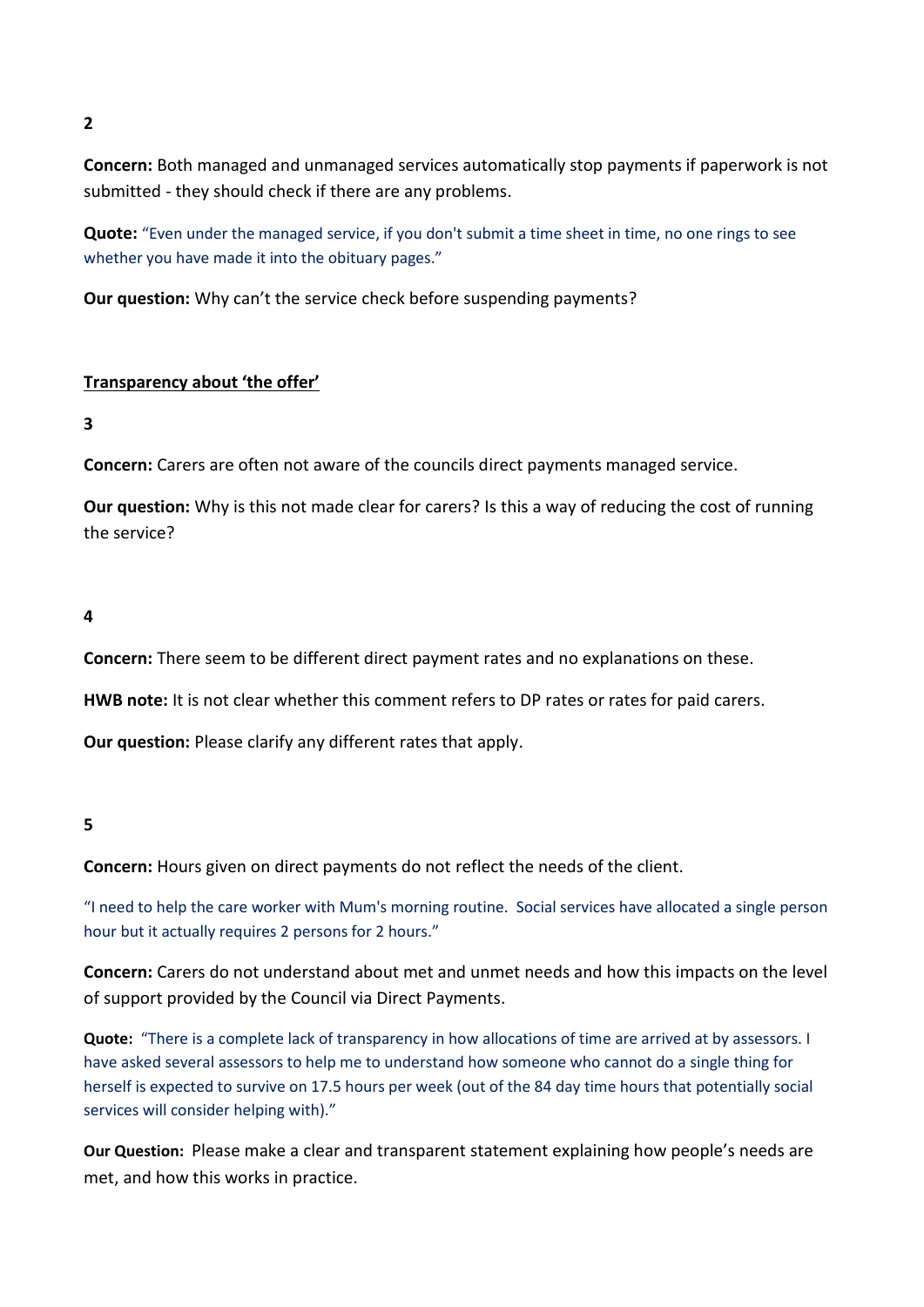## **6**

**Concern:** No night care is provided even if clients needs suggest they need assistance during the night.

**Quote:** "I am covering Mum at night - turning, drinks of water, replacing her breathing mask 6 or more times a night."

**Our question:** Why is night care not provided in such circumstances? What are the criteria for the provision of night support?

# **7**

**Concern:** Carers are told that every case is examined individually. However, assessors state they can only recommend a certain amount of hours because they know more won't be agreed.

**Quote:** "The assessors will tell you that they can only recommend a certain amount of time because they know that more will not be agreed. Yet social services hierarchy will tell you they don't have a ceiling because every case is examined individually."

**Our question:** How can this be the case when the correct number of hours is the number assessed to meet unmet needs?

# **8**

**Concern:** Carers are told there is a panel process, but there seems to be no formal process and no right to appeal. Carers can complain but many fearful in case it jeopardises what they already get.

**Our question:** Please explain the process.

# **9**

**Concern:** Carers have no idea what they are entitled to.

**Our question:** Why do you think this might be?

**Healthwatch Brent view:** HWB gets the impression that there are processes that explain entitlement, but that this is not what happens in practice, in part due to a lack of clear and transparent written material and advice that is free from council influence, and quite possibly from pressure on council staff to reduce the cost of care.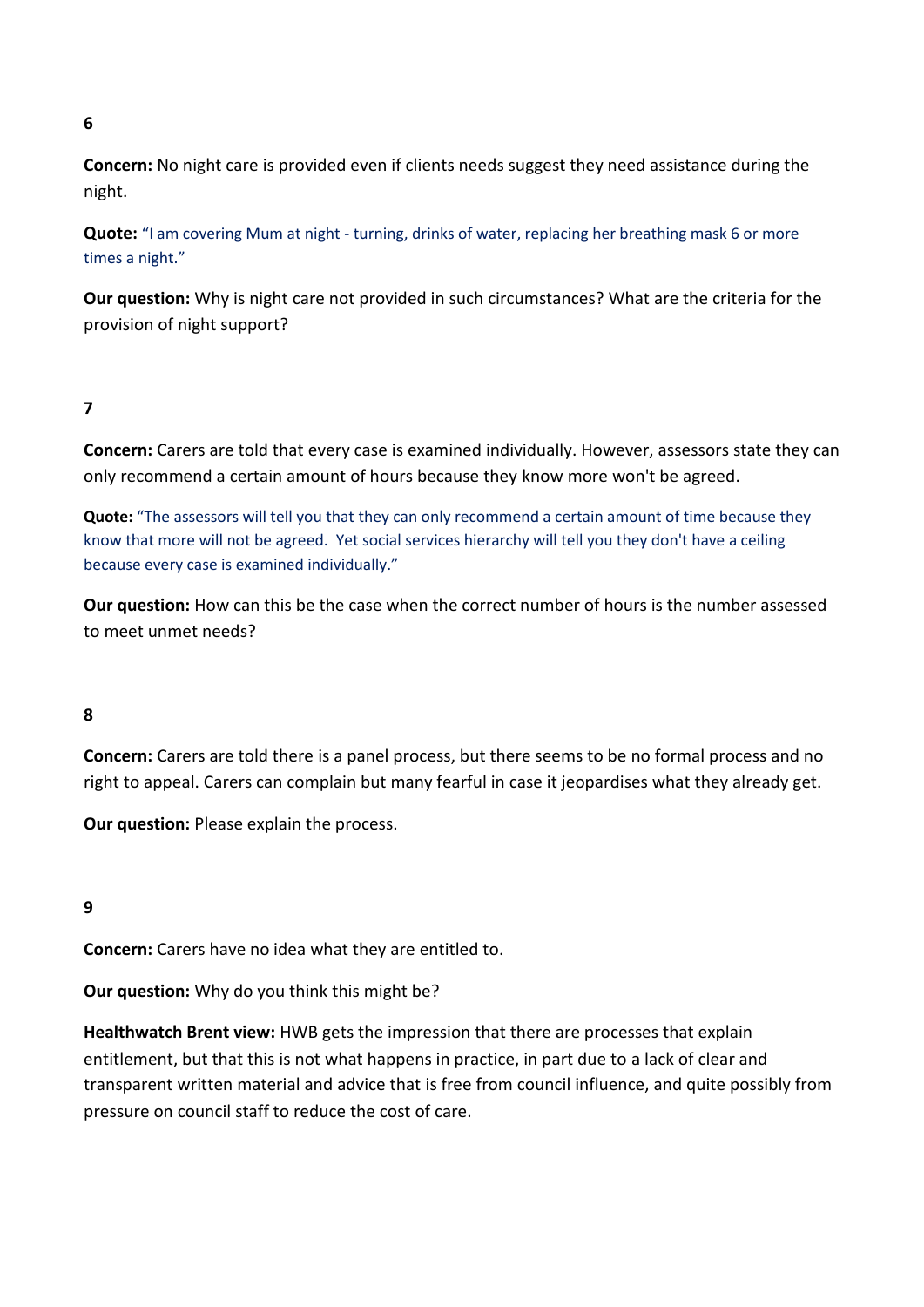# **Finding carers**

**10**

**Concern:** Carers find it difficult to find suitable carers for their families needs. This has been a concern since direct Payments were launched.

**Our question:** Why do you think this is still a problem?

# **11**

**Concern:** Carers are concerns that those living in the household are not able to get direct payments for providing the service even when they are most suitable person.

**Quote:** "A social worker I met in Hertfordshire told me she had simply turned a blind eye to a case where two families had effectively 'swapped' family members as carer workers of record for each other just to get over the meaningless restriction [of not being able to employ family as a carer if they live in the same house]."

**Our question:** Healthwatch understands that this is a legal issue – please make the reason for this ruling clear.

# **12**

**Concern:** Carers not made aware of the increase of allocations of 15 minutes per day and no knowledge of how this can be accessed.

**Our question:** Why is that the case? Is there a concern that making this widely known would increase the cost of support?

# **Take up of Direct Payments by ethic groups**

# **13**

There seems to be no breakdown of direct payment uptake according to race/diversity. National statistics suggest a lower uptake amongst ethic minorities.

**Our question:** Is this the same locally, and if so why?